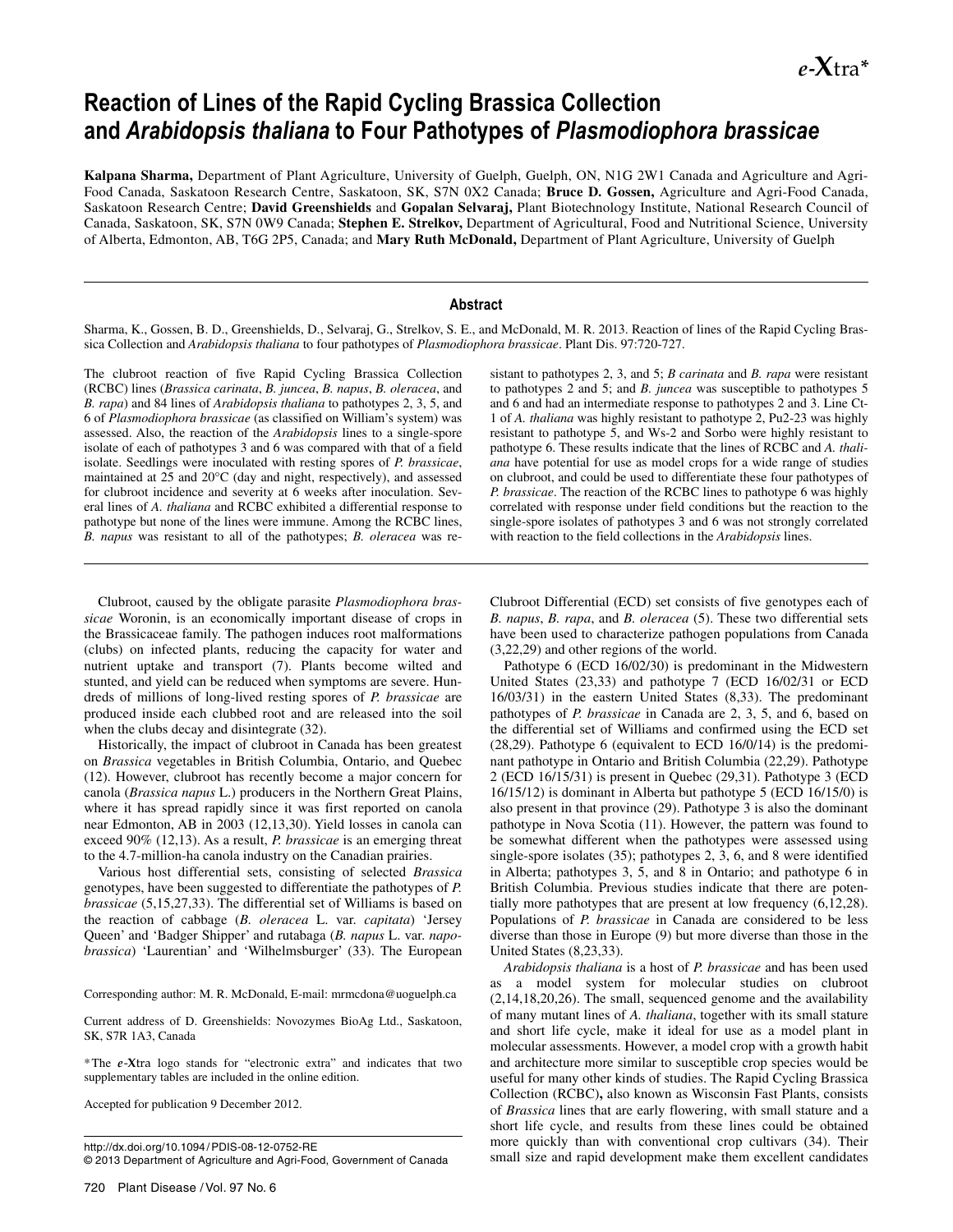for use as model crops in studies of clubroot under controlled conditions, where space is at a premium. Recently, the clubroot reactions of selected lines of *Brassica* vegetables, RCBC, and canola to pathotype 6 were assessed under field conditions (1). However, the reaction of RCBC lines to the other common pathotypes of *P. brassicae* is not known. Similarly, *A. thaliana* has been used for research on clubroot (2,14,18,20,26) but the reaction to the various pathotypes is mostly unknown.

The present study was undertaken to examine the reaction of selected lines of the RCBC and *A. thaliana* to pathotypes 2, 3, 5, and 6 of *P. brassicae*. Lines with a differential reaction to a pathotype may be useful as model crops for studies of clubroot on canola, vegetables, and other commercial crops. Any differential reaction to pathotypes among the lines might be used to study resistance reactions or, in the future, to develop additional methods to distinguish the pathotypes of *P. brassicae* in Canada.

### **Materials and Methods**

**Plant materials.** The Wisconsin Fast Plants or RCBC lines *B. carinata* (L.) A. Braun (genome designation BCbbcc, haploid chromosome number for the b and c genomes, bc = 17), *B. juncea* (L.) Czern (ABaabb, ab = 18), *B. napus* (L.) (ACaacc, ac = 19), B. oleracea (Ccc, c = 9), and *B. rapa* (Aaa, a = 10, standard rapid cycling) were obtained from the RCBC, University of Wisconsin, Madison. Shanghai pak choy (*B. rapa* subsp. *Chinensis* (Rupr.) var. *communis* Tsen and Lee) 'Mei Qing Choy' and Chinese flowering cabbage (*B. rapa* subsp. *Chinensis* (Rupr.) var. *utilis* Tsen and Lee) 'Tsoi-sim' were obtained from Stokes Seeds Inc. In total, 84 lines of *A. thaliana* that readily produced viable seed were selected from a set of 96 lines at the NRC Plant Biotechnology Institute, SK, Canada. These stocks, originally obtained from the *Arabidopsis* Biological Resource Center, Columbus, OH, represent a breadth of geographical origin and genetic diversity (21,24).

**Pathogen material.** Four pathotypes of *P. brassicae* (pathotypes 2, 3, 5, and 6, William's system) collected from clubbed roots of canola grown in Quebec, central Alberta, southern Alberta, and Ontario, Canada, respectively, were used in this study. They were distinguished based on pathogenicity on the differential set of Williams or using the ECD set (28,29). In addition, one single-sporederived isolate each of pathotypes 3 and 6 (35), from Napa cabbage (*B. rapa* subsp. *Pekinensis* (Lour.) Hanlet) 'Granaat', provided by the Strelkov lab, University of Alberta, AB, Canada, were also assessed. The single-spore-derived isolates were increased on the susceptible Shanghai pak choy Mei Qing Choy. Inoculum was prepared from clubbed roots that had been stored at –20°C. Spores were extracted by thawing the frozen clubs at room temperature, then homogenizing approximately 3 g in 100 ml of water at high speed for 2 min and straining the resulting spore suspension through eight layers of cheesecloth. The spore concentration was determined using a hemocytometer and adjusted to  $3 \times 10^6$  resting spores ml<sup>-1</sup>. Freshly prepared inoculum was used for each inoculation.

**Cultivation and inoculation of plants.** The RCBC lines were grown in tall plastic pots (21-by-3.8-cm Conetainers; Stuewe and Sons Inc.) filled with soil-less mix (Sunshine mix number 4; Sun Gro Horticulture Canada Ltd.). Seedlings were thinned to one per pot after 5 days. Plants were maintained in a growth room at 20 and 25°C (day and night, respectively) temperature with 75% relative humidity and a 16-h photoperiod, watered daily with demineralized water adjusted to pH 6.3 using commercial vinegar (5% acetic acid), and fertilized weekly with 20 ml of mineral fertilizer adjusted to pH 6.3 (80 g of 15:15:18 NPK fertilizer per liter stock solution, 5 ml stock solution per liter fertilizer solution; Plant Products Co. Ltd.). Each seedling was inoculated (field-collected isolates only) by pipetting 5 ml of resting spore suspension  $(3 \times$ 106 spores/ml) at the base of the seedling. The control plants were mock-inoculated with deionized water. In addition, Shanghai pak choy Mei Qing Choy and Chinese flowering cabbage Tsoi-sim (both highly susceptible) were included as controls. The trial was laid out in a randomized complete block design with four replicates (10 plants per rep), and the entire trial was repeated.

The plants were harvested 6 weeks after inoculation. The roots were washed and assessed for clubroot incidence (CI) and severity, based on visual symptoms of root clubbing. Plants were separated into classes using a standard 0-to-3 scale, where  $0 =$  no clubbing, 1  $=$  less than one-third of root clubbed,  $2 =$  one-third to two-thirds of root clubbed, and  $3 =$  greater than two-thirds of roots clubbed (15,35). A disease severity index (DSI) was calculated using the following equation (29): DSI =  $\{\Sigma[(\text{class number})(\text{number of})]\}$ plants in each class)]/[(total number plants per sample)(number of classes – 1)] $\} \times 100$ .

The resistance response of the lines to *P. brassicae* was classified based on their mean DSI value, as follows: (i) resistant  $= 0$  to 33 DSI, (ii) intermediate  $=$  34 to 67 DSI, and (iii) susceptible  $=$  68 to 100 DSI.

The clubroot reaction of lines of *A. thaliana* was evaluated in two phases. In the first phase, the 84 lines were evaluated for clubroot reaction using field-collected isolates of pathotypes 2, 3, 5, and 6 and single-spored isolates of pathotypes 3 and 6 (experiment 1). In the second phase, assessment of the 11 lines that displayed a resistant reaction to one or more pathotypes in experiment 1 was repeated (experiment 2). Each experiment was conducted and assessed using the same methods as for the RCBC lines, except as follows. The trial was laid out in a randomized complete block design with four replicates and eight plants per rep. The seed was stratified at 4°C in the dark for a week in damp soil-less mix; then, 14-day-old seedlings were transplanted individually into the cells of 96-cell plug trays (each cell  $=$  3 by 2 by 6 cm) and inoculated with 3 ml of  $3 \times 10^6$  spores/ml spore suspension. To avoid cross-contamination, the plants in each pathotype treatment (plus the noninoculated control) were grown in separate trays. Due to space and time constraints, only 11 lines of *A. thaliana* could be assessed at a time; therefore, Shanghai pak choy Mei Qing Choy was included in each set of inoculations as an internal control.

**Data analysis.** Treatment effects were assessed using the mixedmodel analysis of variance of the data with the lines or species as the fixed effect and replication as a random effect (PROC MIXED, SAS software version 9.2; SAS Institute Inc.). The data set for each trial was tested for normality using the Shapiro-Wilk test of residuals, and checked for outliers using Lund's test of standardized residuals (19). No outliers were found in any data set. For the RCBC trial, there was no effect of repetition or repetitiontreatment; therefore, the data were pooled across repetition for analysis. Means were separated using Tukey's test. The relationship between growth room assessments of the RCBC lines and previous assessments under field conditions (1) was examined using Pearson's correlation coefficient. For the assessment of *Arabidopsis* lines, the consistency of response in the 11 selected lines between the two repetitions was examined using Pearson's correlation coefficient. The relationship between the field pathotypes and single-spore isolates on the 84 *Arabidopsis* lines was also examined using Pearson's correlation coefficient.

Prior to analysis, percent data were arcsine-transformed when necessary to improve the normality and homogeneity of variance but nontransformed means are presented for uniformity of presentation. Differences were significant at  $P \leq 0.05$  unless otherwise noted.

#### **Results**

In both repetitions of the assessment of RCBC lines, CI and DSI were 100% in the inoculated controls (Mei Qing Choy and Tsoisim) and no symptoms of clubroot developed in any noninoculated control (*data not shown*). Therefore, all of the control treatments were excluded from subsequent analyses. Also, there was no effect of repetition or repetition–treatment; therefore, the data from the two repetitions of the trial were combined for analysis. CI and DSI showed a similar pattern of response to treatment (Fig. 1); therefore, the focus in this presentation will be on DSI. The mean DSI of the pathotypes, listed in decreasing order, was pathotype 6 (DSI  $= 61\%$ ), pathotype 3 (32%), pathotype 5 (26%), and pathotype 2 (12%), with a standard error (SE) of 4.3%. The mean DSI for the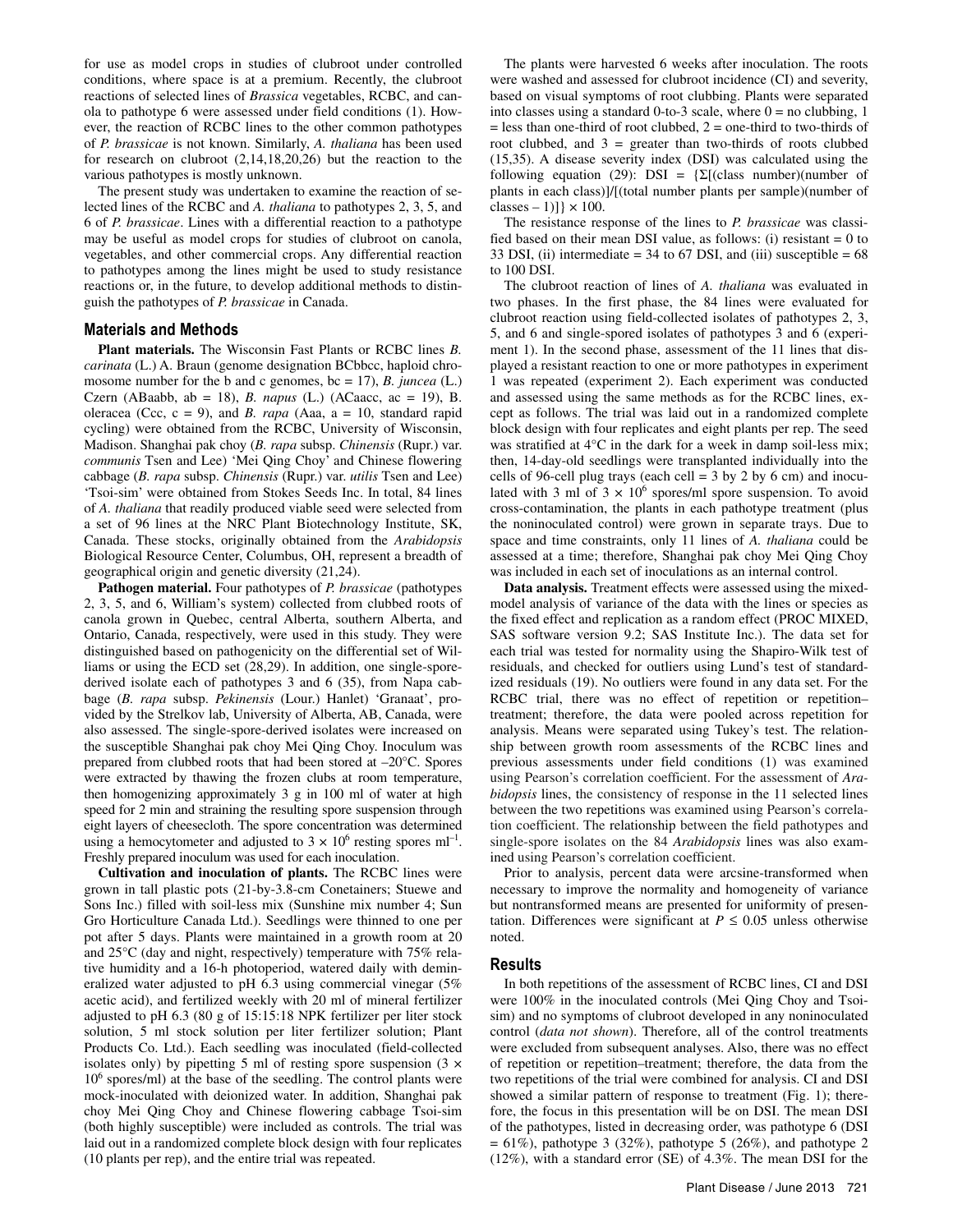RBCB lines ( $SE = 4.1\%$ ), listed in decreasing order of susceptibility, was *B. juncea* (DSI = 59%), *B. carinata* (34%), *B. rapa* (24%), *B. napus* (12%), and *B. oleracea* (9%). However, because there was a line–pathotype interaction, the mean reaction (main effects) does not always reflect the important relationships, and reactions of single lines to individual pathotypes were investigated in more detail.

Some of the RCBC lines showed a differential response to pathotype (Fig. 1; Table 1). Four of five RCBC lines were resistant to pathotypes 2 and 5. The exception was *B. juncea*, which had an intermediate response to pathotype 2 ( $DSI = 55\%$ ) and was susceptible to pathotype 5 (68%). Similarly, two of five RCBC lines were resistant to pathotype 3 while *B. carinata*, *B. rapa*, and *B. napus* had an intermediate response (Fig. 1). *B. carinata* (91%) and *B. juncea* (100%) were highly susceptible to pathotype 6, *B. oleracea* (40%) and *B. rapa* (66%) had an intermediate response, and *B. napus* was resistant (2%) (Fig. 1).

There was a strong positive correlation  $(r = 0.91, P < 0.0001)$ when the DSI values of RCBC lines inoculated with pathotype 6 under controlled conditions in the current study were compared with results from a previous field trial conducted over several years at a site where pathotype 6 was dominant (1).



**Fig. 1.** Clubroot incidence (%) and severity (disease severity index) of the Rapid Cycling Brassica Collection lines inoculated with field-collected *Plasmodiophora brassicae* pathotypes 2, 3, 5 and 6. Bars with the same letter above do not differ based on Tukey's test at  $P < 0.05$ . Capped lines represent ± standard error.

**Table 1.** Analysis of variance of clubroot incidence (CI) and disease severity index (DSI) for the Rapid Cycling Brassica Collection lines inoculated with field-collected isolates of *Plasmodiophora brassicae* (data combined across two repetitions of the trial, each with four replicates)

| <b>Source</b>           | df       | CI                 |         |          | DSI                |                |          |  |
|-------------------------|----------|--------------------|---------|----------|--------------------|----------------|----------|--|
|                         |          | <b>Mean square</b> | F value | P value  | <b>Mean square</b> | <i>F</i> value | P value  |  |
| Replication             |          | 132                |         | 0.21     | 57                 |                | 0.12     |  |
| Pathotype               |          | 17.303             | 307     | 0.0001   | 14,612             | 432            | 0.0001   |  |
| Line                    | 4        | 19.758             | 350     | 0.0001   | 20,027             | 592            | 0.0001   |  |
| Pathotype $\times$ line | 12       | 5,155              | 91      | 0.0001   | 3,113              | 92             | 0.0001   |  |
| $CV(%)^a$               | $\cdots$ | $\cdots$           | 16      | $\cdots$ | .                  |                | $\cdots$ |  |

a Coefficient of variation.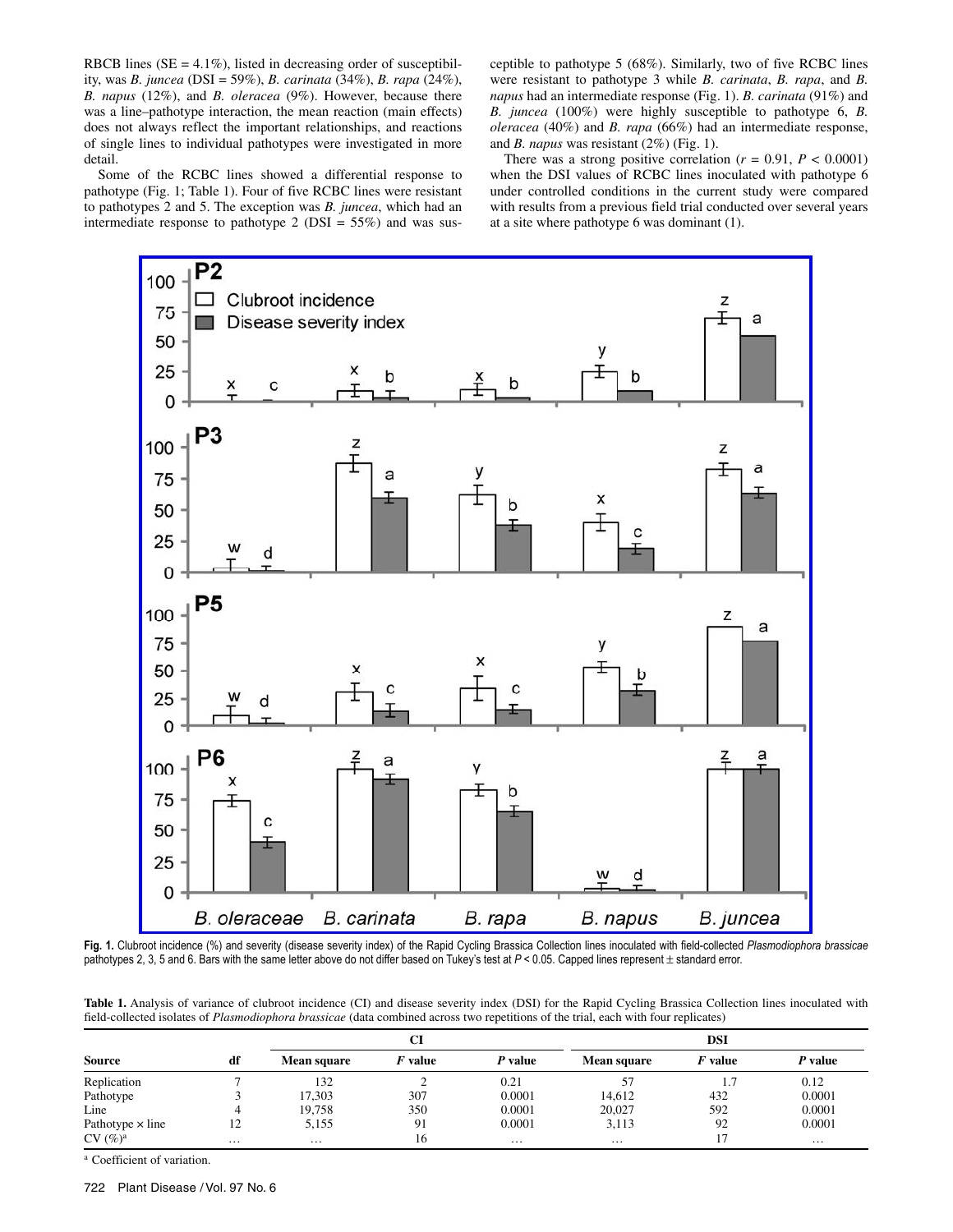In experiment 1 of the assessment of *A. thaliana*, DSI in Shanghai pak choy Mei Qing Choy was 100% for each of the pathotypes in each run (*data not shown*). Based on this uniform response in the susceptible control, the data from the individual runs were pooled for analysis. Overall, pathotype 3 (mean DSI = 88%) and pathotype 6 (86%) produced the most severe symptoms, pathotype 5 was intermediate (79%), and pathotype 2 (69%) produced the least severe symptoms on the 84 lines assessed ( $SE = 0.46\%$ ). As for the RCBC lines, a strong line–pathotype interaction was found (Supplementary Table S1) and individual combinations were examined.

None of the *Arabidopsis* lines was resistant to all of the pathotypes, and the susceptible lines had various forms of galls compared with the resistant and noninoculated control lines (Fig. 2). Lines Ct-1(mean DSI = 0%), Hr-10 (15%), Mrk-0 (18%), Bay-0 (20%), Ler-1(20%), Col-0 (22%), Pro-0 (22%), Ed-1 (24%), Uod-1 (25%), Wa-1 (26%), Wt-0 (29%), and Uod-7 (31%) were resistant to pathotype 2; lines Pu2-23 (8%), Knox-10 (23%), C24 (25%), Uod-1 (26%), and Nok-3 (29%) were resistant to pathotype 5; and lines Sorbo (6%), Ws-2 (8%), Ct-1(18%), O-27(20%), and NFA-8 (22%) were resistant to pathotype 6. Only two lines, Nok-3 (29%) and Kz-9 (32%), were resistant to pathotype 3. Each of the other lines had a susceptible or intermediate reaction to all of the pathotypes.

In experiment 2, there was a strong line–pathotype interaction for both CI and DSI in analysis of variance. Overall, pathotype 3 produced the most severe symptoms (mean  $DSI = 92\%$ ), pathotype 5 (67%) and pathotype 6 (61%) were intermediate, and pathotype 2 produced the fewest symptoms  $(56%)$  (SE = 0.23%). Lines Ct-0  $(DSI = 0\%)$ , Hr-10 (15%), Ler-1(17%), and Col-0 (18%) were resistant to pathotype 2 ( $SE = 1.4\%$ ); Nok-3 (20%) was resistant to pathotype  $3$  (SE = 1.9%); Pu2-23 (6%) and Nok-3 (31%) were resistant to pathotype 5 (SE = 2.6%); and Ws-2 (5%), Sorbo (6%), Ct-0 (16%), and NFA-8 (22%) were resistant to pathotype 6 (SE = 1.9%).

The pattern of response to pathotype of the 11 selected lines in experiments 1 and 2 was highly correlated  $(r = 0.98$  for CI,  $r =$ 0.96 for DSI); therefore, the mean response for each line to pathotype across the two experiments is presented (Fig. 3). In contrast, the reaction of several of the 84 *Arabidopsis* lines to the singlespore isolates differed substantially from that of the field collections of pathotypes 3 ( $r = 0.08$  for CI,  $r = 0.07$  for DSI) and 6 ( $r =$ 0.09 for CI,  $r = 0.09$  for DSI) (Fig. 4). There was a strong line– pathotype interaction for both CI and DSI in analysis of variance (Table 2). Overall, the field collections produced slightly more symptoms than the single-spore isolates (mean  $CI = 96$  versus 90%, DSI = 88 versus 83% for pathotype 3; CI = 92 versus 83%,  $DSI = 86$  versus 73% for pathotype 6;  $SE = 0.35\%$  for CI, 0.47% for DSI). Of the 84 *Arabidopsis* lines, 62 lines had the same DSI reaction (susceptible, intermediate, and resistant) to the singlespore and field collection isolates of pathotype 3, and 46 lines had the same response to isolates of pathotype 6 (Fig. 4). For example, Hr-5, Hr-10, Kin-0, and Van-0 were susceptible to the field collection and resistant to single-spore isolates of pathotype 3 (Fig. 4).

## **Discussion**

The RBCB lines in this study showed a differential reaction to the four pathotypes of *P. brassicae* that were assessed: *B. napus* was resistant to each of the pathotypes; *B. oleracea* was resistant to pathotypes 2, 3, and 5; *B. carinata* and *B. rapa* were resistant to pathotypes 2 and 5; and *B. juncea* had an intermediate response to pathotypes 2 and 3. This indicates that these RCBC lines could be useful as model crops for many types of research on clubroot. The advantage of RCBC lines as model crops is that a line can be chosen that is similar in growth habit and root and shoot architecture to the crop of interest. Also, these lines are small in stature and set seed within 42 days; therefore, they are suitable for use where space is at a premium (e.g., controlled conditions). Finally, although seed of the RCBC lines is expensive relative to Shanghai pak choy and canola, the lines have been continually available for many years and, therefore, are likely to be consistently available over time. This represents a substantial advantage over commercial canola cultivars that can be removed from the marketplace without notice  $(1)$ .

Most of the 84 *A. thaliana* lines were susceptible to each pathotype of *P. brassicae* and no line was resistant to all four pathotypes. Lines that did show a differential reaction to pathotype were generally moderately resistant, and none were immune. However, 11 of the 84 lines displayed a resistant reaction ( $DSI > 33\%$ ) to at least one pathotype, and the reaction of these 11 lines was highly consistent between experiments 1 and 2 ( $r = 0.98$  for CI,  $r = 0.96$  for DSI). This consistent response indicates the reproducibility of the experiment and the accuracy of the results. The sequenced genome and the availability of mutants make *Arabidopsis* lines very useful for molecular studies. However, the seed is very small and must be vernalized to ensure adequate germination, and the plant architecture is not similar to most *Brassica* crops; therefore, *Arabidopsis* has some drawbacks as a model crop for many other purposes.



**Fig. 2.** Roots of **A,** the noninoculated (control); **B,** inoculated resistant line; and **C–F,** range of symptom development in *Arabidopsis* lines.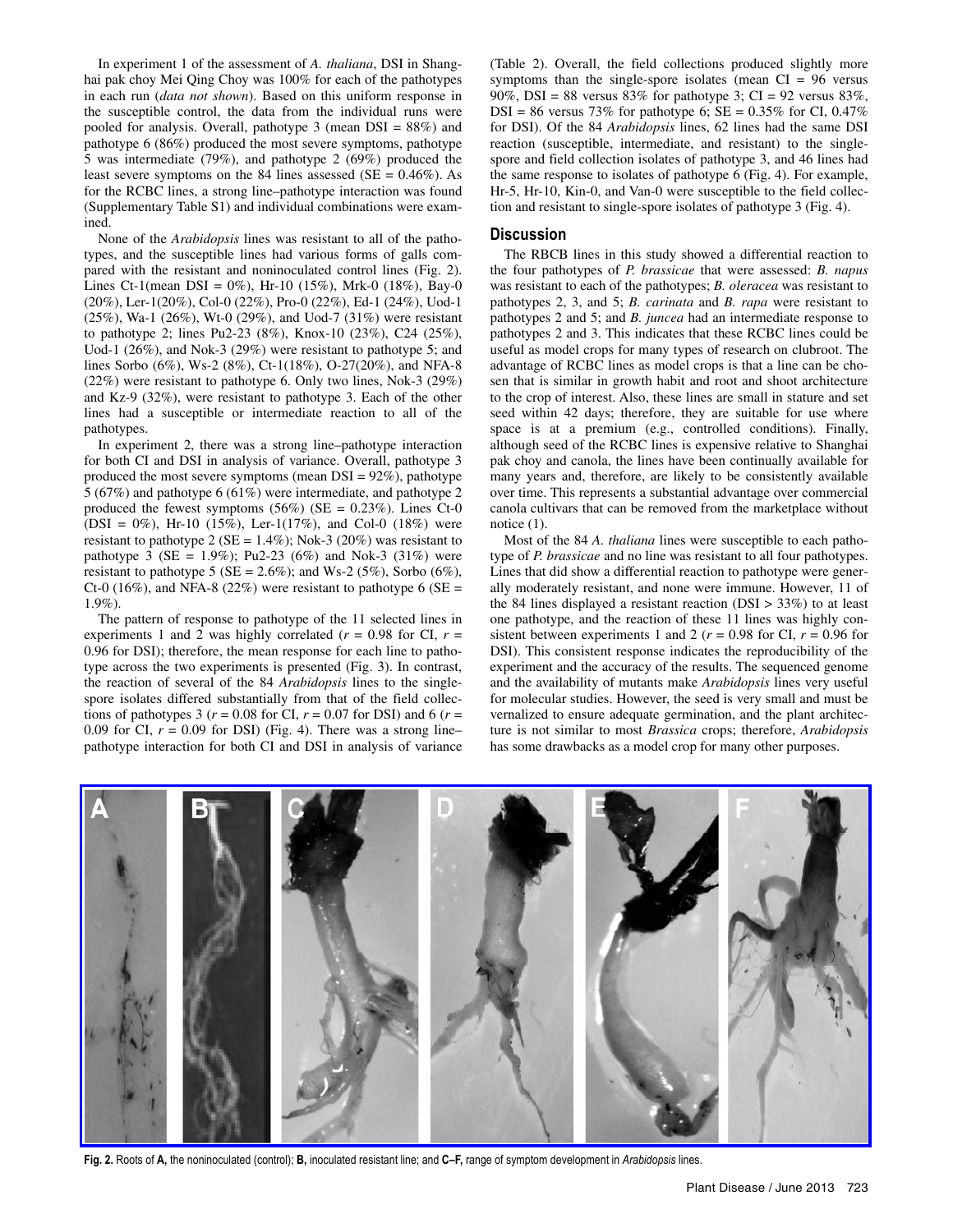In previous studies, pathotype 3 consistently produced more severe symptoms of clubroot than pathotype 6 (10,29). Also, canola genotypes with resistance to pathotype 3 or 5 were generally also resistant to other pathotypes (29). In the current trial, pathotypes 3 and 6 produced similar levels of clubroot on the 84 lines of *A. thaliana* but pathotype 6 produced more severe symptoms than pathotype 3 when averaged over the five RCBC lines. Also, the lines that were resistant to pathotype 3 were not necessarily resistant to pathotypes 2, 5, or 6 (Table 3; Figs. 1 and 3).

There was a strong correlation between clubroot severity on RCBC lines grown at a field site where pathotype 6 was dominant (1) and in the controlled environment trials with pathotype 6. This indicates that the pathogen population was uniform and stable. In contrast, the single-spored isolates of pathotypes 3 and 6 did not produce the same pattern of resistance responses as the field collections on several of the *A. thaliana* lines. This supports previous reports of heterogeneity of the pathogen in field collections (4,16,17,25,35). One pathotype may be dominant and easily identified, whereas others may be present at a low frequency and, thus, easily overlooked. However, components of a population that are present at low frequency can be of great interest, especially if they are virulent on cultivars that are resistant to the predominant pathotype (16). The use of specific pathotypes of *P. brassicae* with defined virulence factors, alone and in mixtures, has been recommended to improve the efficiency of selection in resistance breeding (16). Additional research is required to determine the



**Fig. 3.** Mean clubroot incidence and severity of 11 *Arabidopsis* lines to field-collected *Plasmodiophora brassicae* pathotypes 2, 3, 5, and 6 in experiments 1 and 2. Bars with the same letter above do not differ based on Tukey's test at  $P < 0.05$ . Capped lines represent  $\pm$  standard error.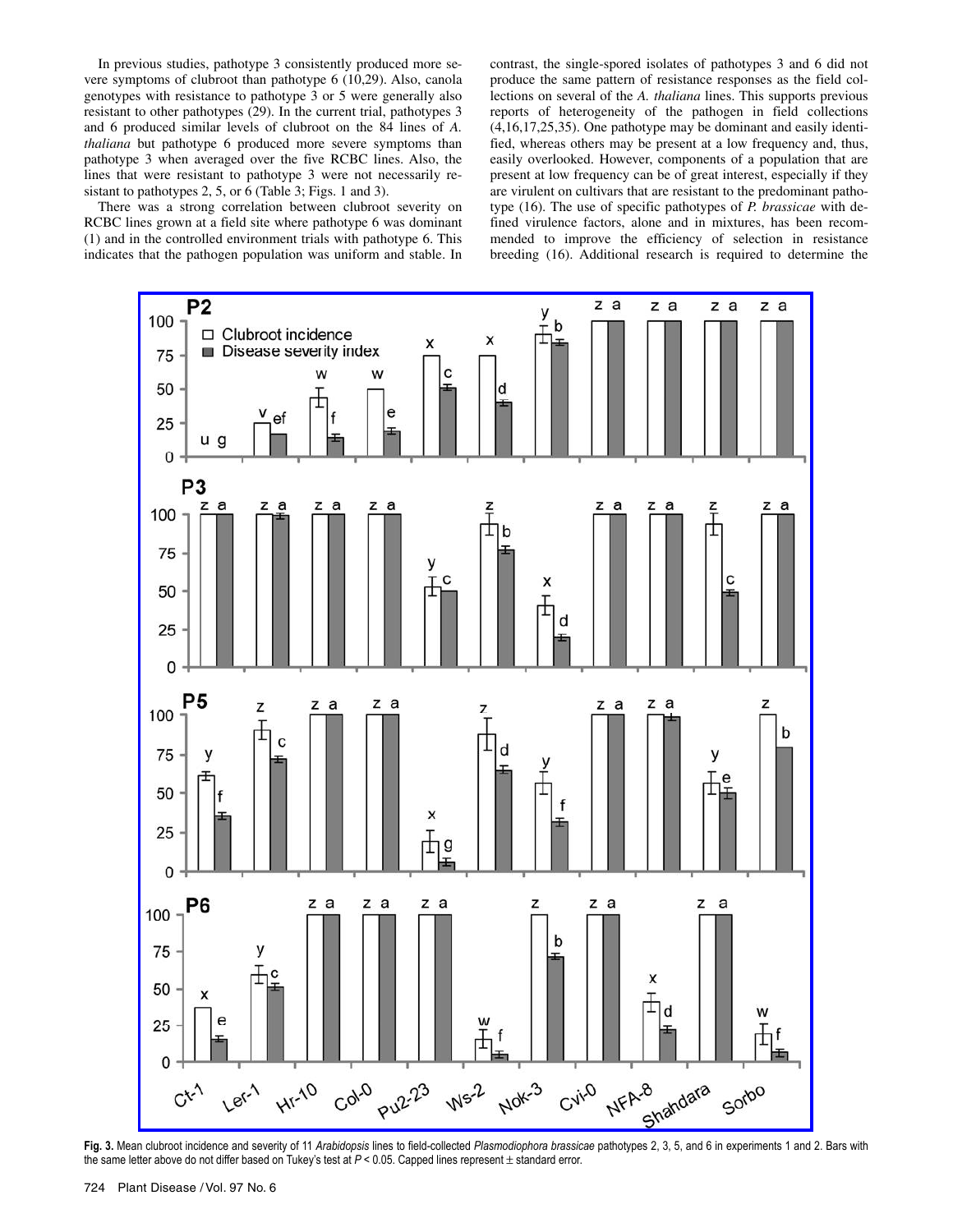reaction pattern of a selected host against a wider range of singlespored isolates.

Inclusion of the susceptible Shanghai pak choy Mei Qing Choy and Chinese cabbage Tsoi-sim in the RCBC trial and Mei Qing Choy in the *Arabidopsis* experiments was very useful. Several sets of inoculations (repetitions in the RCBC experiment, subsets of *Arabidopsis* lines in experiment 1) could be combined with confidence because of the high and consistent levels of clubroot in each inoculated control treatment. Both crops were highly susceptible to each of the *P. brassicae* pathotypes. Previous studies had shown that these cultivars were highly susceptible to pathotype 6 (1,10) but this is the first time that the reaction of these potential model crops has been assessed against a wider range of pathotypes. Seed for Shanghai pak choy Mei Qing Choy and Chinese cabbage Tsoisim is readily available commercially and inexpensive; the seed germinates easily, seedlings are vigorous, and the plants grow quickly but are small in stature. We conclude that both Mei Qing Choy and Tsoi-sim have potential for use as susceptible checks in future clubroot studies.

There have been a number of suggestions for how to classify host reaction to *P. brassicae*, based on various cut-off points for DSI (5,8,15,29,31). The cut-off points for DSI include 20% (31), 33% (5,8), and 49% (29). Clubroot reaction in the current study was separated into three categories: (i) resistant  $= 0$  to 33% DSI, (ii) intermediate = 34 to  $67\%$  DSI, and (iii) susceptible = 68 to 100% DSI. Although the focus of the current work was on substantial and consistent differences in reaction (resistant versus susceptible) to differentiated pathotypes, the intermediate category of reaction may represent a fruitful area for researchers interested in quantitative resistance and factors that influence the expression of resistance.

Several sets of differential hosts have been proposed and employed in recent years (4,5,15,27,29,33,35). Unfortunately, comparison and identification of the pathotypes described in these different systems is not always straightforward. Substantial variability in the reaction of *P. brassicae* has been observed on the differential lines in each of the three most commonly utilized sets (5,27,35). Also, there is a concern that certain of these differentials



**Fig. 4.** Clubroot severity (disease severity index) of 84 *Arabidopsis* lines inoculated with a field collected or single-spore isolate of pathotypes **A,** 3 and **B,** 6 of *Plasmodiophora brassicae*.

**Table 2.** Analysis of variance of clubroot incidence (CI) and disease severity index (DSI) for 84 lines of *Arabidopsis thaliana* inoculated with a fieldcollected or single-spored isolate of pathotypes 3 and 6 of *Plasmodiophora brassicae*

| <b>Source</b> <sup>a</sup> | df | CI                 |           |           | <b>DSI</b>  |           |          |  |
|----------------------------|----|--------------------|-----------|-----------|-------------|-----------|----------|--|
|                            |    | <b>Mean square</b> | $F$ value | $P$ value | Mean square | $F$ value | P value  |  |
| Pathotype 3                |    |                    |           |           |             |           |          |  |
| Replication                | 3  | 39                 | 1.4       | 0.24      | 89          | 1.5       | 0.23     |  |
| Isolate                    |    | 4,934              | 180       | 0.0001    | 2,108       | 35        | 0.0001   |  |
| Line                       | 83 | 1,049              | 39        | 0.0001    | 1,641       | 27        | 0.0001   |  |
| Isolate $\times$ line      | 83 | 799                | 29        | 0.0001    | 1,362       | 22        | 0.0001   |  |
| CV(%)                      |    |                    | 6         |           |             | 9         |          |  |
| Pathotype 6                |    |                    |           |           |             |           |          |  |
| Replication                | 3  | 24                 | 0.5       | 0.7       | 12          | 0.2       | 0.91     |  |
| Isolate                    |    | 12,365             | 247       | 0.0001    | 26.176      | 387       | 0.0001   |  |
| Line                       | 83 | 1,719              | 38        | 0.0001    | 2,288       | 34        | 0.0001   |  |
| Isolate $\times$ line      | 83 | 1,852              | 41        | 0.0001    | 2,574       | 38        | 0.0001   |  |
| CV(%)                      | .  | $\cdots$           | 8         | $\cdots$  | $\cdots$    | 10        | $\cdots$ |  |

a Field versus single-spore isolate of each pathotype; CV = coefficient of variation.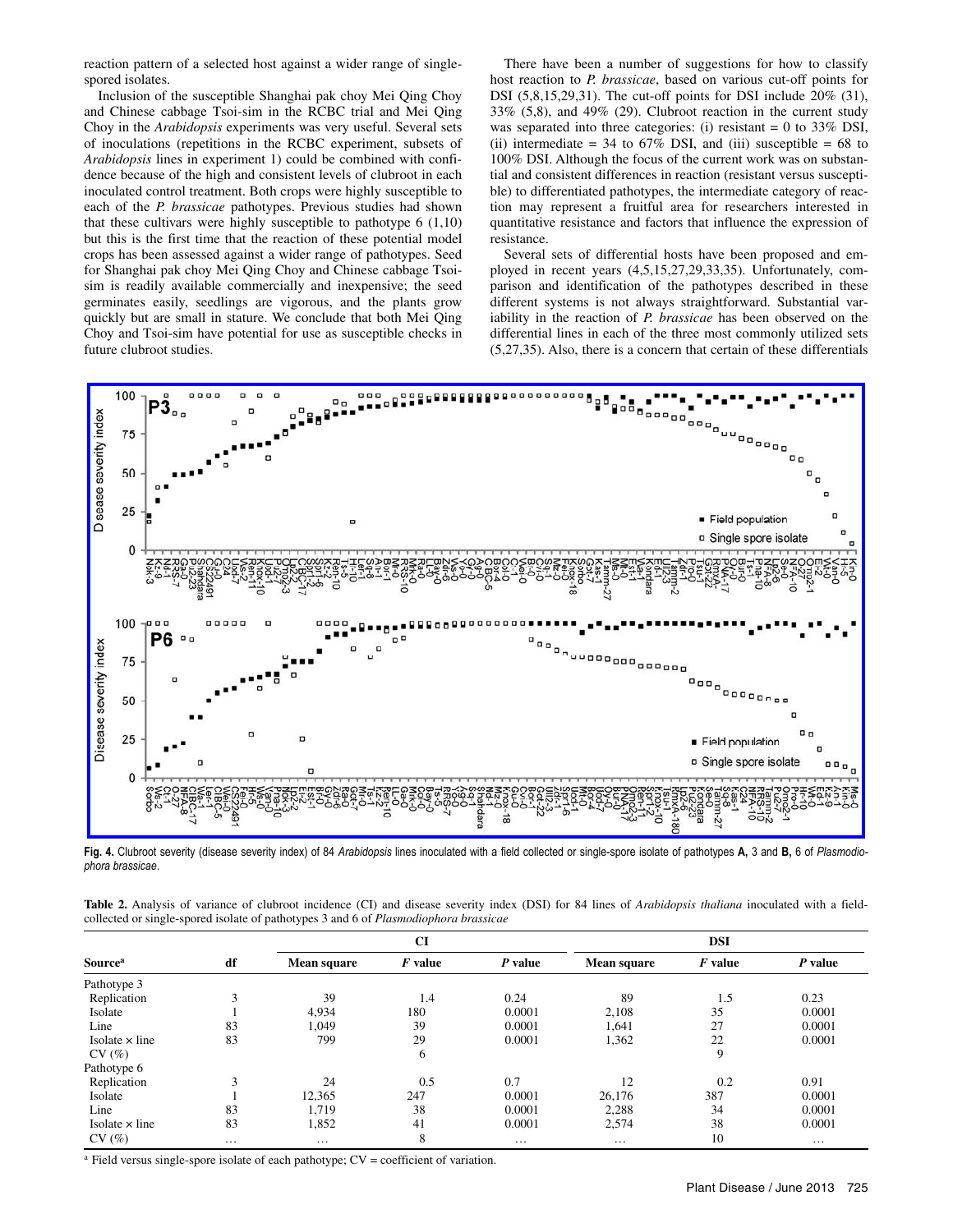**Table 3.** Lines of *Arabidopsis*, Rapid Cycling Brassica Collection (RCBC), and Shanghai pak choy that could be used to differentiate the predominant pathotypes of *Plasmodiophora brassicae* in Canada

|                                      |                  | <b>Pathotype<sup>a</sup></b> |        |   |        |  |
|--------------------------------------|------------------|------------------------------|--------|---|--------|--|
| <b>Plant species</b>                 | Line             |                              |        |   |        |  |
| Arabidopsis thaliana                 | Sorbo<br>$Ct-1$  | R                            | S<br>S |   | R<br>R |  |
| Brassica carinata                    | <b>RCBC</b>      | R                            |        | R | S      |  |
| B. napus<br>B. rapa subsp. chinensis | RCBC<br>Pak choy | R                            | R<br>S | R | R<br>S |  |

a Pathotype designations correspond to Williams (33). The reaction of RCBC and *Arabidopsis* lines to *P. brassicae* was classified into three categories based on disease severity index value: (i)  $R$  (resistant) = 0 to 33% DSI, (ii) I (intermediate) = 34 to 67% DSI, and (iii) S (susceptible) = 68 to 100% DSI.

lack genetic homogeneity (8,27). This likely indicates that these differentials do not reflect the complete range of pathogenic diversity in pathogen populations. An improved differential series in which each of the hosts is genetically uniform would be very useful. Also, these differentials were originally developed to study populations of *P. brassicae* on *Brassica* vegetables and, therefore, may not cover the range of pathogen diversity on canola. This variability has been mentioned as a concern in the Northern Great Plains, where clubroot is an emerging problem on canola (12,13).

Seed of lines chosen for any differential set should be readily and consistently available. There have been problems obtaining seed of some of the lines of the ECD differential set (27,29), especially the seed of the susceptible species in the ECD series, Napa cabbage (*B. rapa* subsp. *Pekinensis* (Lour.) Hanlet) Granaat. It is also helpful if the plants are easy to grow and handle. Scott et al. (25) recommended that the hosts should ideally be commercial cultivars in current use. This approach might be suitable for certain vegetable crops, where some cultivars can remain in production for decades, but would not be practical for canola because cultivars go out of production quickly.

It will take extensive testing to develop a new differential set of hosts for *P. brassicae* pathotypes but the differential response of RCBC and *Arabidopsis* lines might be useful in this process. For example, the lines of *Arabidopsis* and RCBC in Table 3 could be used to identify the four main pathotypes of *P. brassicae* examined in this study. The RBCB line of *B. napus* was resistant and the Shanghai pak choy Mei Qing Choy was susceptible to all the pathotypes. RCBC line *B. carinata* was resistant to pathotype 5 and intermediate to pathotype 3. This is a weaker line in the differential set, and it would be useful to identify a line that had a stronger differential reaction to these two pathotypes. Line Ct-1 was resistant to pathotype 2 but susceptible to pathotype 3, while Sorbo was susceptible to both pathotypes; *B. carinata* was resistant to pathotype 5, while Sorbo was susceptible; and *B. carinata* was susceptible to pathotype 6 but Sorbo and Ct-1 were resistant.

The current study examined the reaction of lines of the RCBC and *A. thaliana* to the predominant pathotypes of *P. brassicae* in Canada. We conclude that many of the RCBC and *Arabidopsis* lines in this study can serve as model plants for research on clubroot, including Mei Qing Choy, which is highly susceptible to the four pathotypes. The RCBC lines, in particular, are readily available and easy to grow. The reaction between the single-spored isolates of pathotypes 3 and 6 differed with reaction to the field collections on several of the 84 *Arabidopsis* lines and warrants further study. Development of a differential system for the pathotypes of *P. brassicae* in the Northern Great Plains may be of value in breeding for resistance and management of clubroot in canola, and the lines identified in this study may have a role in a new system.

#### **Acknowledgments**

We thank P. Ashe, Plant Biotechnology Institute, National Research Council, SK, Canada, for providing seed of the *Arabidopsis* lines for assessment; the Clubroot Risk Mitigation Initiative of Agriculture and Agri-Food Canada for partial funding of the project; and X. Junzhong, visiting fellow at the Department of Plant Agriculture, University of Guelph, for technical assistance.

#### **Literature Cited**

- 1. Adhikari K. K. C., Gossen, B. D., and McDonald M. R. 2012. Reaction to *Plasmodiophora brassicae* pathotype 6 in lines of *Brassica* vegetables, Wisconsin Fast Plants, and canola. HortScience 47:374-377.
- 2. Agarwal, A., Kaul, V., Faggian, R., and Cahill, D. M. 2009. Development and use of a model system to monitor clubroot disease progression with an Australian field population of *Plasmodiophora brassicae*. Aust. Plant Pathol. 38:120-127.
- 3. Ayers, G. W. 1957. Races of *Plasmodiophora brassicae*. Can. J. Bot. 35:923-932.
- 4. Ayers, G. W., and Lelacheur, K. E. 1972. Genetics of resistance in rutabaga to two races of *Plasmodiophora brassicae*. Can. J. Plant Sci. 52:897-900.
- 5. Buczacki, S. T., Toxopeus, H., Mattusch, P., Johnston, T. D., Dixon, G. R., and Hobolth, L. A. 1975. Study of physiologic specialization in *Plasmodiophora brassicae*: proposals for attempted rationalization through an international approach. Trans. Br. Mycol. Soc. 65:295-303.
- 6. Cao, T., Manolii, V. P., Hwang, S. F., Howard, R. J., and Strelkov, S. E. 2009. Virulence and spread of *Plasmodiophora brassicae* [clubroot] in Alberta, Canada. Can. J. Plant Pathol. 31:321-329.
- 7. Dixon, G. R. 2009. *Plasmodiophora brassicae* in its environment. J. Plant Growth Regul. 28:212-228.
- 8. Dobson, R. L., Robak, J., and Gabrielson, R. L. 1983. Pathotypes of *Plasmodiophora brassicae* in Washington, Oregon, and California. Plant Dis. 67:269-271.
- 9. Donald, E. C., Cross, S. J., Lawrence, J. M., and Porter, I. J. 2006. Pathotypes of *Plasmodiophora brassicae*, the cause of clubroot, in Australia. Ann. Appl. Biol. 148:239-244.
- 10. Gossen, B. D., Adhikari, K. K. C., and McDonald, M. R. 2012. Effects of temperature on infection and subsequent development of clubroot under controlled conditions. Plant Pathol. 61:593-599.
- 11. Hildebrand, P. D., and McRae, K. B. 1998. Control of clubroot caused by *Plasmodiophora brassicae* with non-ionic surfactants. Can. J. Plant Pathol. 20:1-11.
- 12. Howard, R. J., Strelkov, S. E., and Harding, M. W. 2010. Clubroot of cruciferous crops—new perspective on an old disease. Can. J. Plant Pathol. 32:43-57.
- 13. Hwang, S. F., Strelkov, S. E., Feng, J., Gossen, B. D., and Howard, R. J. 2012. *Plasmodiophora brassicae*: a review of an emerging pathogen of the Canadian canola (*Brassica napus*) crop. Mol. Plant Pathol. 13:105-113.
- 14. Kobelt, P., Siemens, J., and Sacristan, M. D. 2000. Histological characterization of the incompatible interaction between *Arabidopsis thaliana* and the obligate biotrophic pathogen *Plasmodiophora brassicae*. Mycol. Res. 2:220-225.
- 15. Kuginuki, Y., Yoshikawa, H., and Hirai, M. 1999. Variation in virulence of *Plasmodiophora brassicae* in Japan tested with clubroot-resistant cultivars of Chinese cabbage (*Brassica rapa* L. ssp. *Pekinensis*). Eur. J. Plant Pathol. 105:327-332.
- 16. Jones, D. R., Ingram, D. S., and Dixon, G. R. 1982. Characterization of isolates derived from single resting spores of *Plasmodiophora brassicae* and studies of their interaction. Plant Pathol. 31:239-246.
- 17. Lammerink, J. 1965. Six pathogenic races of *Plasmodiophora brassicae* Wor. in New Zealand. N. Z. J. Agric. Res. 8:156-164.
- 18. Ludwig-Müller, J. 2009. Glucosinolates and the clubroot disease: defense compounds or auxin precursors? Phytochem. Rev. 8:135-148.
- 19. Lund, R. E. 1975. Tables for an approximate test for outliers in linear models. Techometrics 17:473-476.
- 20. Mithen, R., and Magrath, R. 1992. A contribution to the life history of *Plasmodiophora brassicae*: secondary plasmodia development in root galls of *Arabidopsis thaliana*. Mycol. Res. 96:877-885.
- 21. Nordborg, M., Hu, T. T., Ishino, Y., Jhaveri, J., Toomajian, C., Zheng, H., Bakker, E., Calabrese, P., Gladstone, J., Goyal, R., Jakobsson, M., Kim, S., Morozov, Y., Padhukasahasram, B., Plagnol, V., Rosenberg, N. A., Shah, C., Wall, J. D., Wang, J., Zhao, K., Kalbfleisch, T., Schulz, V., Kreitman, M., and Bergelson, J. 2005. The pattern of polymorphism in *Arabidopsis thaliana*. PLoS Biol. 3:e196.
- 22. Reyes, A. A., Davidson, T. R., and Marks, C. F. 1974. Races, pathogenicity and chemical control of *Plasmodiophora brassicae* in Ontario. Phytopathology 64:173-177.
- 23. Rowe, R. C. 1983. Evaluation of Radish cultivars for resistance to Clubroot *(Plasmodiophora brassicae)* race 6 for Midwestern United States. Plant Dis. 64:462-464.
- 24. Schmitz, R. J., and Ecker, J. R. 2012. Epigenetic and epigenomic variation in *Arabidopsis thaliana*. Trends Plant Sci. 17:149-154.
- 25. Scott, E. S. 1985. Production and characterization of single-spore isolates of *Plasmodiophora brassicae*. Plant Pathol. 34:287-292.
- 26. Siemens, J., Graf, H., Bulman, S., In, O., and Ludwig-Müller, J. 2009. Monitoring expression of selected *Plasmodiophora brassicae* genes during clubroot development in *Arabidopsis thaliana*. Plant Pathol. 58:130-136.
- 27. Somé, A., Manzanares, M. J., Laurens, F., Baron, F., Thomas, G., and Rouxel, F. 1996. Variation for virulence on *Brassica napus* L. amongst *Plasmodiophora brassicae* collections from France and derived single-spore